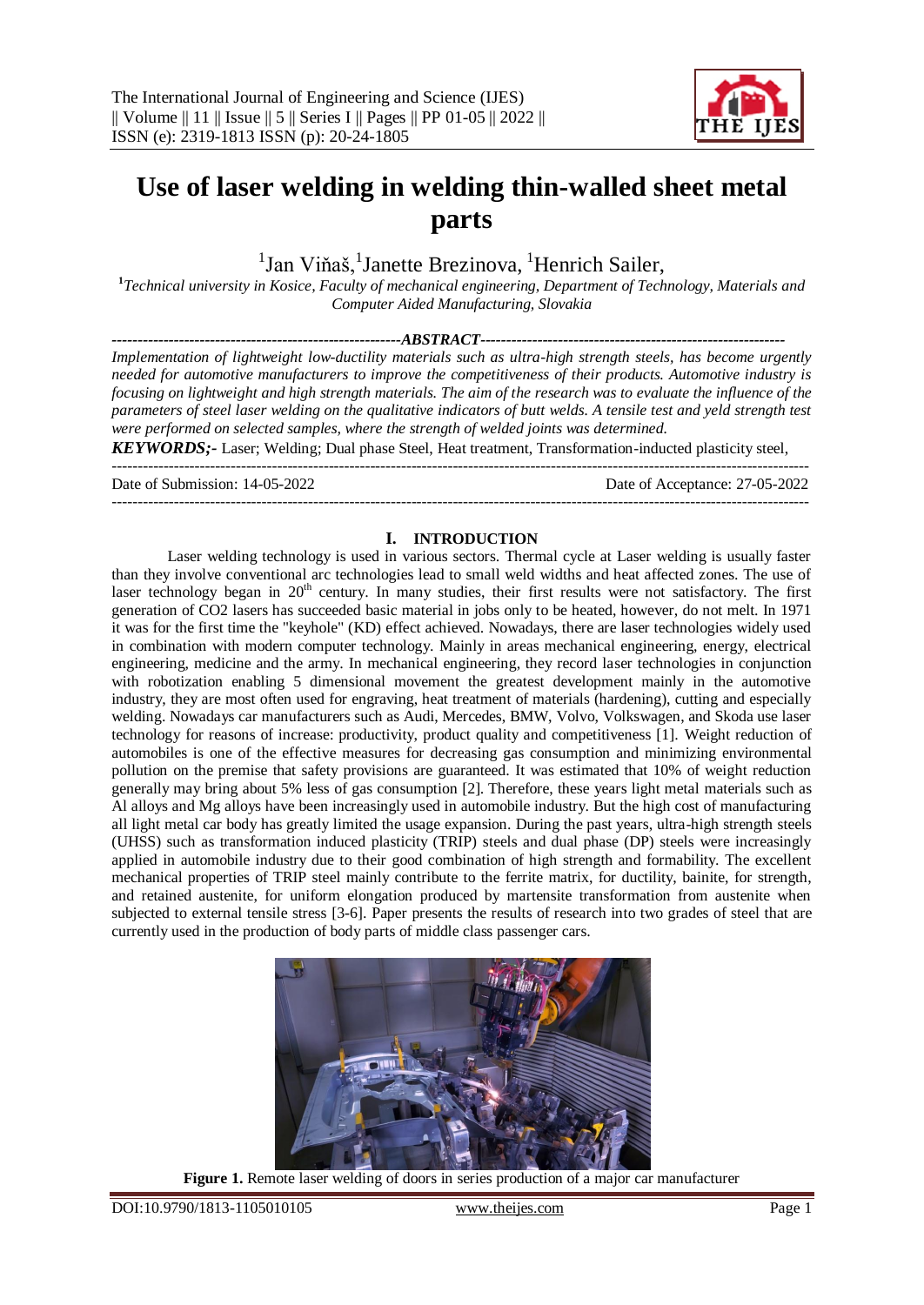# **II. MATERIALS AND METHODS**

Within the experiment, selected types of steels that are used in the production of bodies and their components in the automotive industry were evaluated. Samples made of double-sided galvanized sheet steel HSLA 0.81 mm thick were marked as A. Samples marked B were made of double-sided hot-dip galvanized steel sheet DP 600 with a thickness of 0.8 mm. The chemical composition of the steels used and their mechanical properties are presented in Tables 1. and Table 2.

|                |         | Mn      | Si    |         | P       | Al    | Сu    | Cr          |
|----------------|---------|---------|-------|---------|---------|-------|-------|-------------|
|                | 0.005   | 0.409   | 0.128 | 0.037   | < 0.002 | 0.034 | 0.015 | 0.031       |
| <b>A HSLA</b>  | Mo      | Ni      |       | Ti      | Nb      | Co    | W     | Fe          |
|                | 0.008   | 0.006   | 0.006 | 0.033   | 0.035   | 0.021 | 0.038 | Res.        |
|                |         | Mn      | Si    |         | ◡       | Al    | Cu    | $_{\rm Cr}$ |
| <b>B</b> DP600 | 0.111   | .963    | 0.279 | 0.026   | < 0.002 | 0.031 | 0.019 | 0.206       |
|                | Mo      | Ni      |       | Ti      | Nb      | Co    | W     | Fe          |
|                | < 0.002 | < 0.002 | 0.012 | < 0.002 | 0.020   | 0.017 | 0.005 | Res.        |

**Table 1. Chemical composition of welded steel sheets (wt.%)**

| Steel            | Yield strength [MPa] | Limit of strength [MPa] | Elongation $A_5$ [%] |
|------------------|----------------------|-------------------------|----------------------|
| <b>A</b> - HSLA  | 240 - 330            | $340 - 450$             |                      |
| <b>B</b> - DP600 | 300 - 470            | 580 - 670               | 26                   |
|                  | __                   |                         | .                    |

### **Welding**

Laser welding was performed using a CO2 laser AF8P with a max. with an output of 8 kW and a wavelength of 10.6 μm. Before welding, the edges of the sheets were adjusted after cutting on a CNC milling machine. The samples were welded along the entire width of the sheets (800 mm) in the PA position in accordance with STN EN ISO 6947 without a gap between the sheets [7].

### **Welding parameters used:**

- $-power P = 1700 W$ ,
- laser mode TEM 10 Gauss,
- shielding gas Ar 4.8, flow rate 20 l/min,
- welding speed 2.0 m/min,
- beam focusing on the surface of the sheet  $f = 0$ mm,
- wavelength  $\lambda$  = 10,6  $\mu$ m.

# **Used methods for evaluating the quality of welded joints**

The quality of laser welded joints was assessed using:

- visual inspection of welds in accordance with ISO 17637,
- tensile tests of a welded joint in the transverse direction according to EN ISO 4136,
- evaluation of microhardness of welded joints on transverse metallographic cuts according to Vickers in accordance with EN ISO 9015-2 at applied load of 981.0  $Nm^{-1}$ . The microhardness values were evaluated in the base material, the heat-affected zone and in the weld metal.
- macroscopic and microscopic analysis using an Olympus BXFM light microscope was performed on metallographic sections according to EN ISO 17639. NITAL etchant  $(2\%$  HNO<sub>3</sub> solution) was used for visualization of macro and microstructures [7].

# **III. RESULT VIEW**

Analysis of the quality of welded joints by visual inspection did not show the presence of external surface defects such as pores, cracks or. overflowed root, but the difference in thicknesses between the base material and the joint was recorded, which is documented on the macrostructures. Based on the results of destructive tests for individual evaluation methods, which are presented in the summary Table 3, it can be stated that the maximum load-bearing values were shown by samples B, where the following average values YS (Yield strength) is 372 MPa and UTS (Ultimate tensile strength) is 620 MPa were measured, which is consistent with the values declared by the manufacturer. The lowest values of bearing capacity of welded joints were measured in samples A, where the average value YS is 319 MPa and the value UTS is 422 MPa were measured. During the uniaxial tensile test of samples with transverse laser welding, all evaluated samples were destroyed in the base material.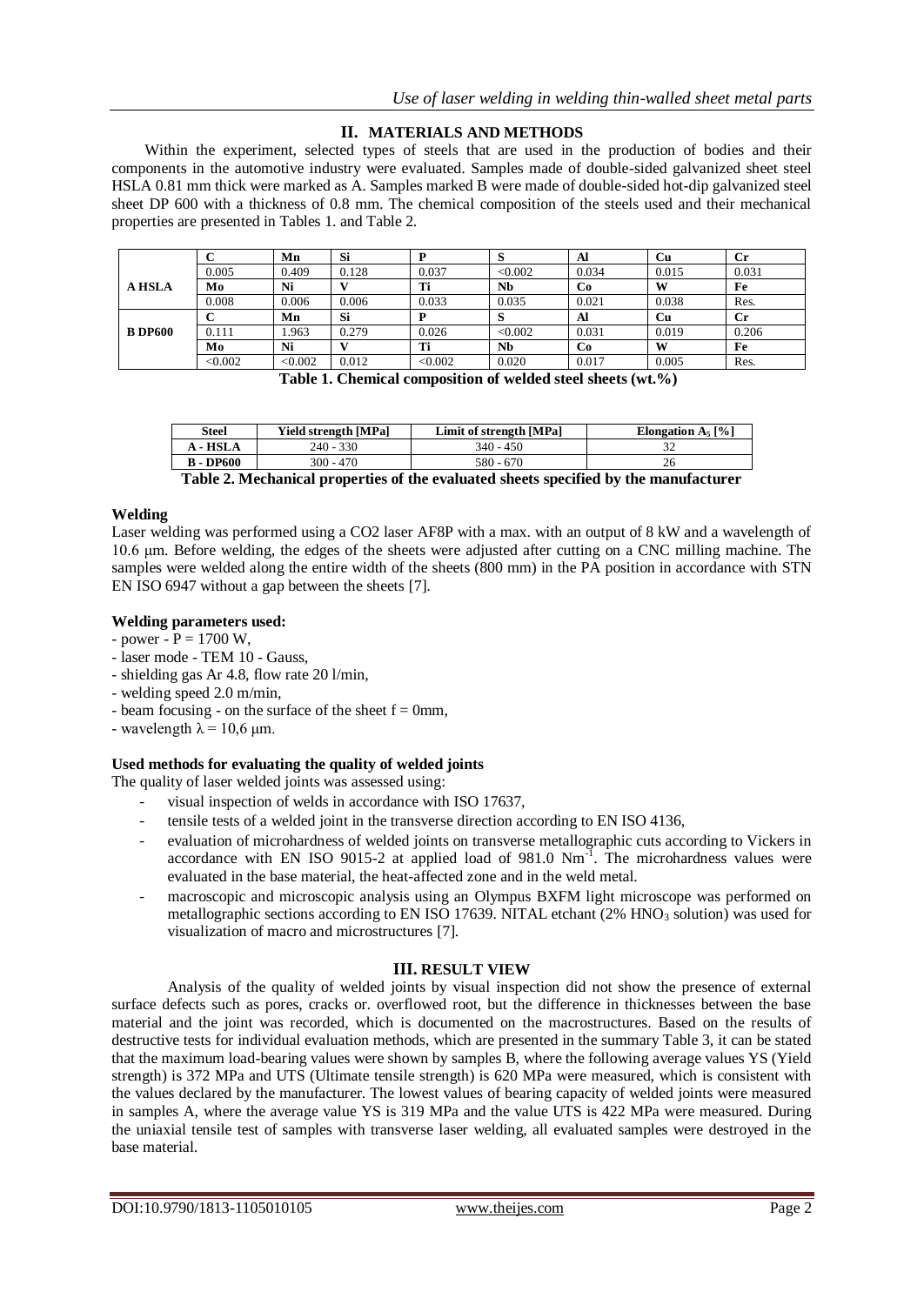*Use of laser welding in welding thin-walled sheet metal parts*

| Sample         | <b>Yield strength [MPa]</b> | Ultimate tensile strength [MPa] | <b>Destruction</b> |
|----------------|-----------------------------|---------------------------------|--------------------|
| <b>A HSLA</b>  | 31 Q                        | 422                             | Basic material     |
| <b>B</b> DP600 | 272                         | 620                             | Basic material     |

**Table 3. Average values of tensile properties of experimental steel**

Macroscopic analysis of metallographic sections confirmed the results of visual inspection of welded joints. The surface of the weld metal made by the laser had a distinctive drawing with a well-readable welding direction. The structural analysis was performed by light microscopy on cross sections. The macrostructure of the welded joint of sample A after etching is documented in Figure 2. In the etched state, the width of the weld metal and the width of the heat-affected zones, are well legible. The microstructure of the base material is finegrained with an average grain size of G7 EN ISO 643, consisting of polyhedral ferrite and perlite in a volume of max. 10%.



Figure 2. Macrostructure of sample A welded joint (HSLA)



Figure 3. Basic material microstructure - ferritic-pearlitic

The macrostructure of the welded joint made by the laser of sample B is documented in Figure 10. Only a slight cant at the weld is recorded on the macrostructure. The structure of the base material of DP 600 steel (Figure 3.) is formed by a ferritic matrix in which martensite is dispersed in a volume of approx. 15%. The average grain size of the freritic matrix was G7 EN ISO 643.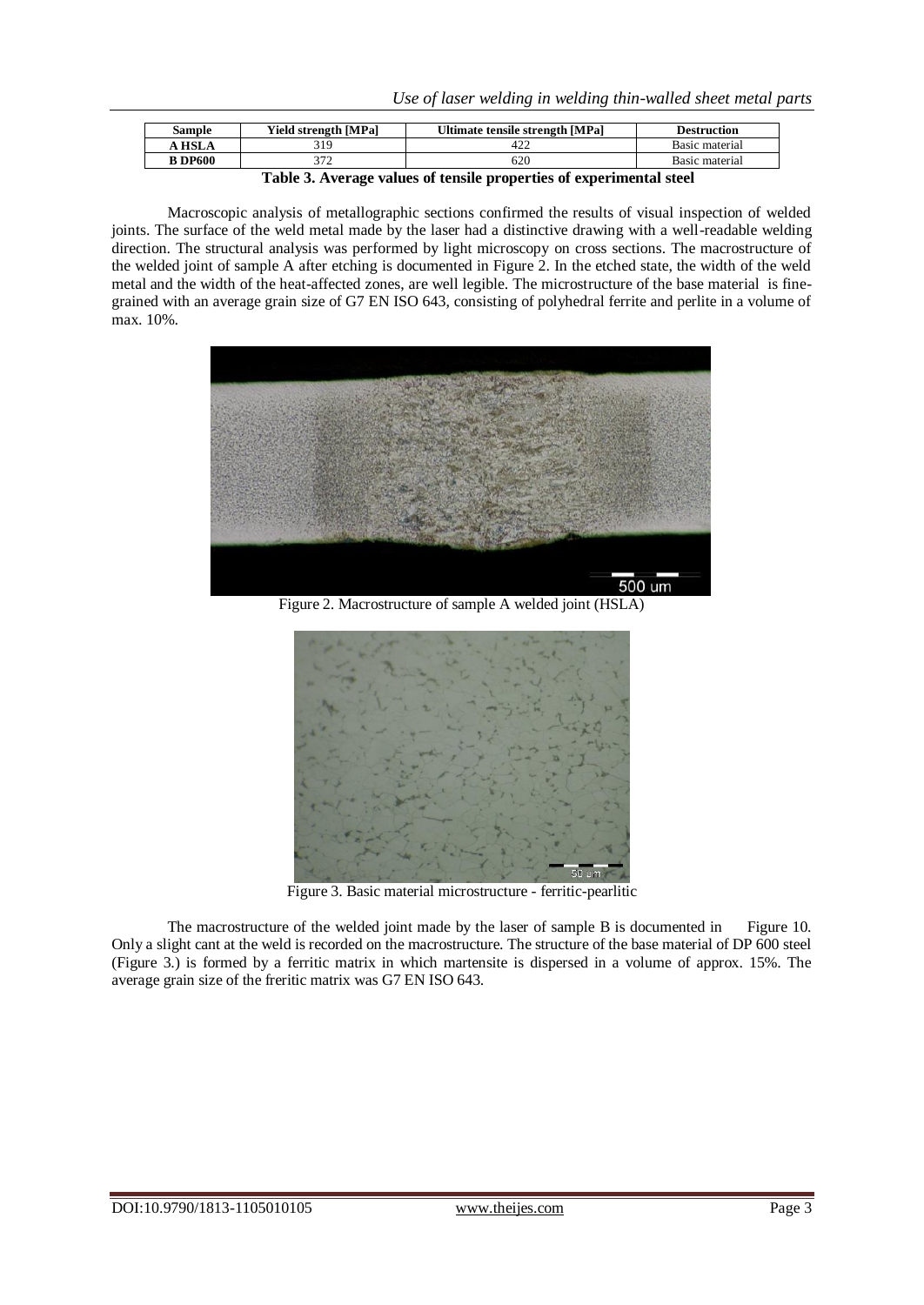

Figure 3. Macrostructure of the welded joint of sample B



Figure 4. Two-phase microstructure of DP 600 base material

# **IV. CONCLUSION**

In addition to the experiments, welded joints made by laser welding on two grades of steel sheets were evaluated. HSLA and DP600 steel sheets were of high quality due to their chemical composition and twocomponent structures. However, the issue of weldability of body sheets, especially ones with high strength, needs to be given increased attention. Multiphase weld metal structures have significant specifics during metallurgical solidification processes. Incorrect welding parameters lead to frequent errors and economic losses. This means the welding process has a detrimental influence on the steels' formability behavior. Studies show [8- 10] the fusion zone has a lower decrease (45.1%) than that of the Si-alloyed steel (62.9%) at the quasi-static strain rate. The decrease is also similar for the dynamic tensile tests, although strain rate-induced increases in strength lead to higher strength–ductility balances. Al-alloyed steel fusion zone shows a multiphase microstructure, containing skeletal ferrite,

The application of laser welding as well as laser soldering in car production has an increasing tendency. Developments in the construction of laser welders, reducing the economic complexity of this welding process and high quality welded joints are the main advantages for applications in automotive production. On the other hand, these progressive, high-speed welding methods require thorough parameter optimization, especially for difficult-to-weld materials. It is necessary to apply precise preparations that guarantee the correct position of narrow welds, which is a common problem in practice. Laser welding is a suitable way of welding body sheets of various material combinations such as: DP and TRIP, BH (Bake Hardening) and DP, IF (Interstitial Free) and TRIP, etc. These mutual combinations of steel grades are increasingly used in the production of body parts in order to increase the passive safety of the crew and reduce the weight of cars.

#### **ACKNOWLEDGNMENT**

APVV-16-0359 The utilization of innovative technology for repair functional surfaces of mold casting dies for castings in automotive industry and KEGA 046TUKE-4/2022 Innovation of the educational process by implementing adaptive hypermedia systems in the teaching of subjects in the field of coating technology and welding of materials